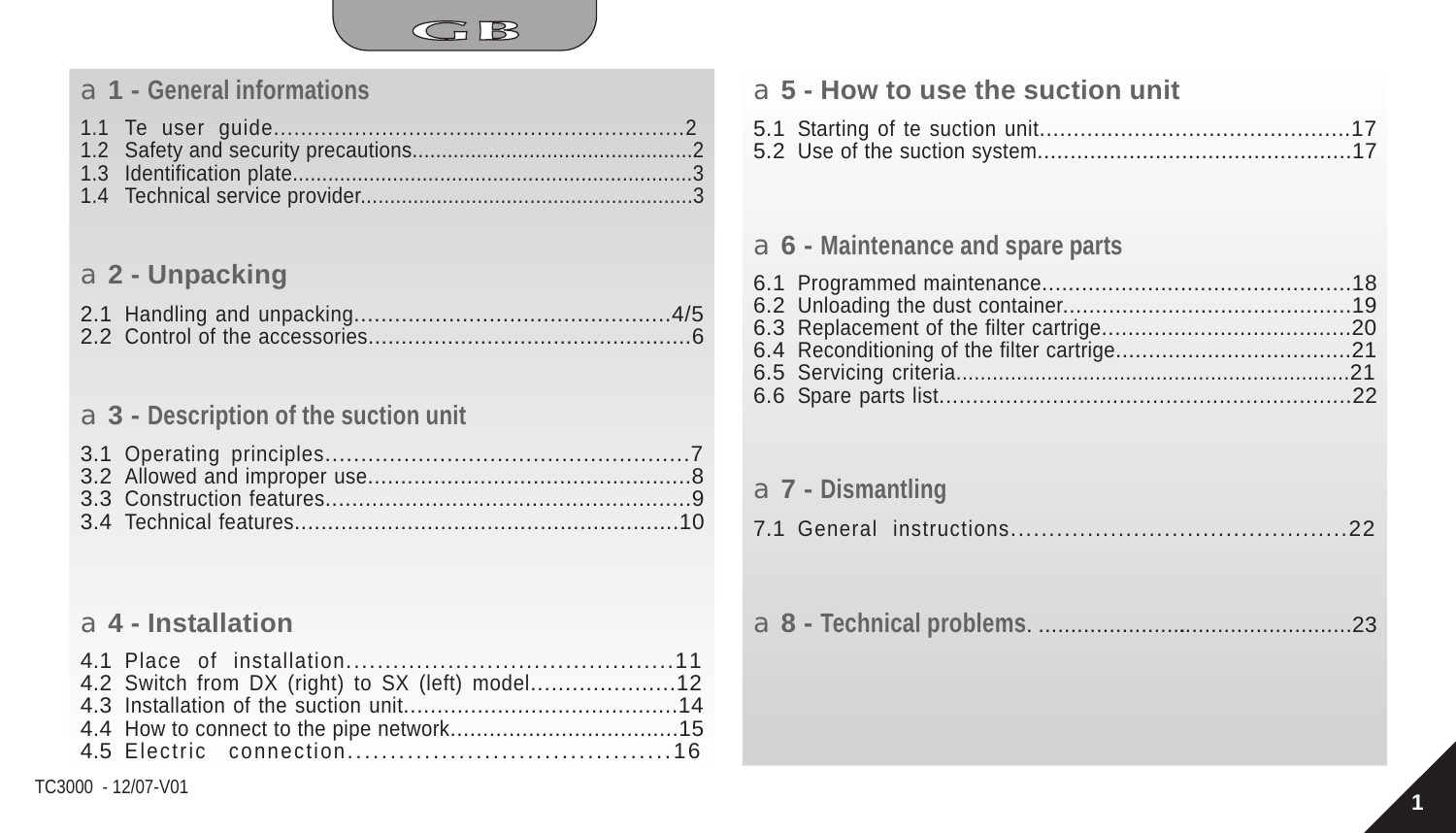

# a**1 - GENERAL NFORMATIONS**

#### **1.1 The user guide**

The user guide is a fundamental document written by the manufacturer and must be considered an integral part of the central<br>suction unit. In case of resale, donation or lease to third parties, the user guide must be handed owner.

We recommend storing and keeping the user guide throughout the whole operating life of the suction unit.<br>The main purpose of the user guide is to provide a correct knowledge of the user mode in order to exploit the best pe

notice.

#### **1.2 Safety and security precautions**

We recommend to read carefully all the indications concernig the installation concernig about use, and maintenance contained in this user guide

- 4 **NEVER USE** inappropriately the suction unit.
- let the children get near the suction unit when it's working and never let the children play with the suction inlets or the suction unit. 4 **NEVER**
- 4 **NEVER USE** the suction unit to remove textile stuff, big-size bits and pieces of any material, burning coals or ashes.
- 4 **NEVER USE** the suction unit to remove liquids.
- 4 **NEVER USE** Ithe suction unit without the filter cartridge assembled.
- 4 **NEVER BLOCK** the air exhaust pipe and the cooling inlets of the motor.
- 4 **NEVER TOUCH** the suction accessories with any part of the body. one inlet a time. 4 **USE ONLY**
- If you are not going to use the suction unit for an extended period of time, it's advisable to switch it off and cut it off from the main power supply. 4

#### **Unplug the central suction unit when:**

- The power supply cable is worn out or demaged. 4
- The suction unit has been exposed to the inclemency of the 4 weather or to excessive moisture.
- The suction unit has been demaged by an impact or the external 4 container has been damaged.
- The suction unit requires repairing or overhauling 4

- Always wear protection gloves and mask when carrying out any maintenance operation, and when unloading the dust container or replacing/cleaning the filter.

- Use ONLY original spare parts.

**2**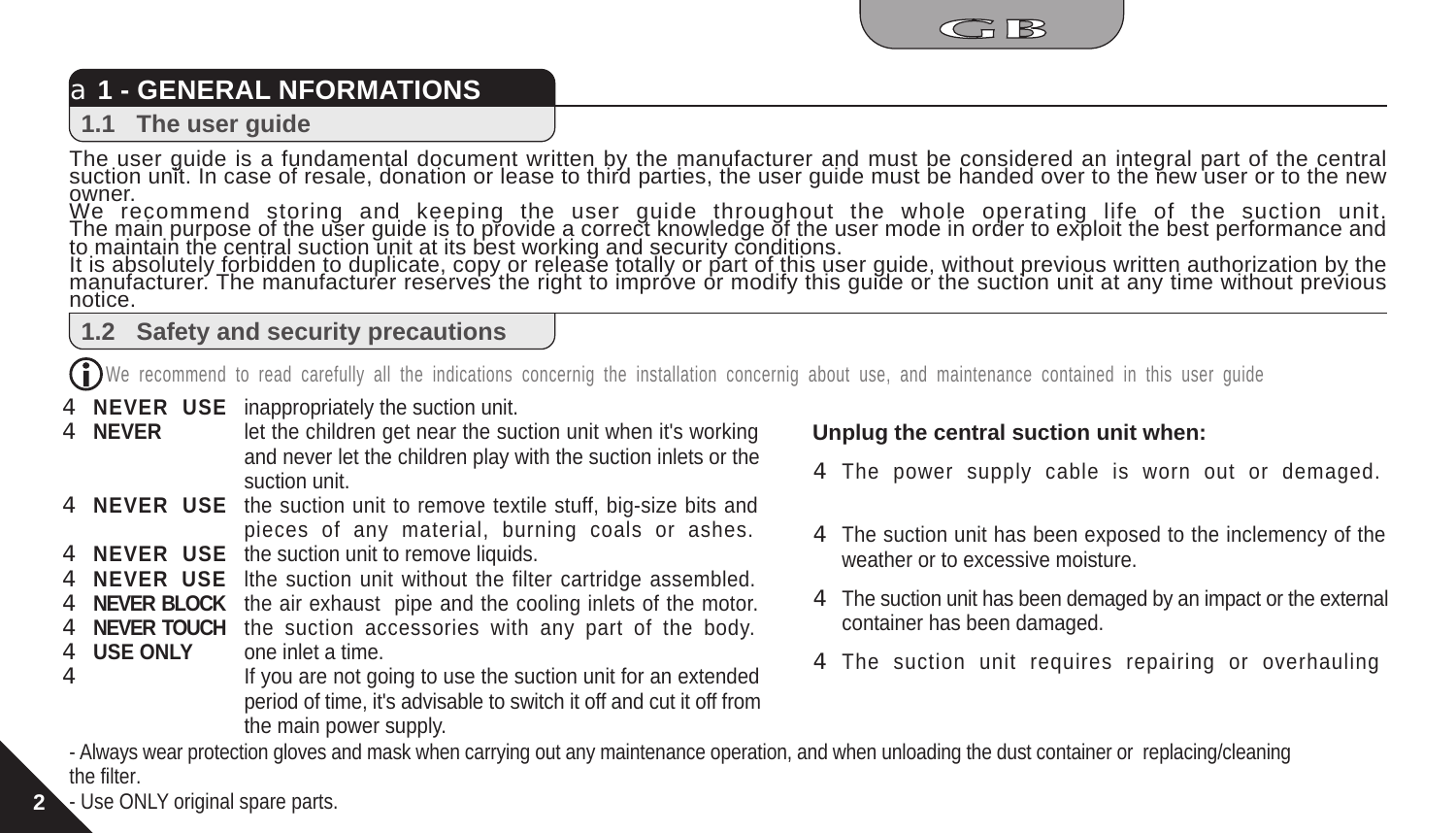

Call the manufacturer technical service or contact authorized centers for any information you may need. Always specify the technical data indicated on the identification plate and the serial number of the central vacuum unit.

Technical service provider and after-sales service Authorized technical assistance center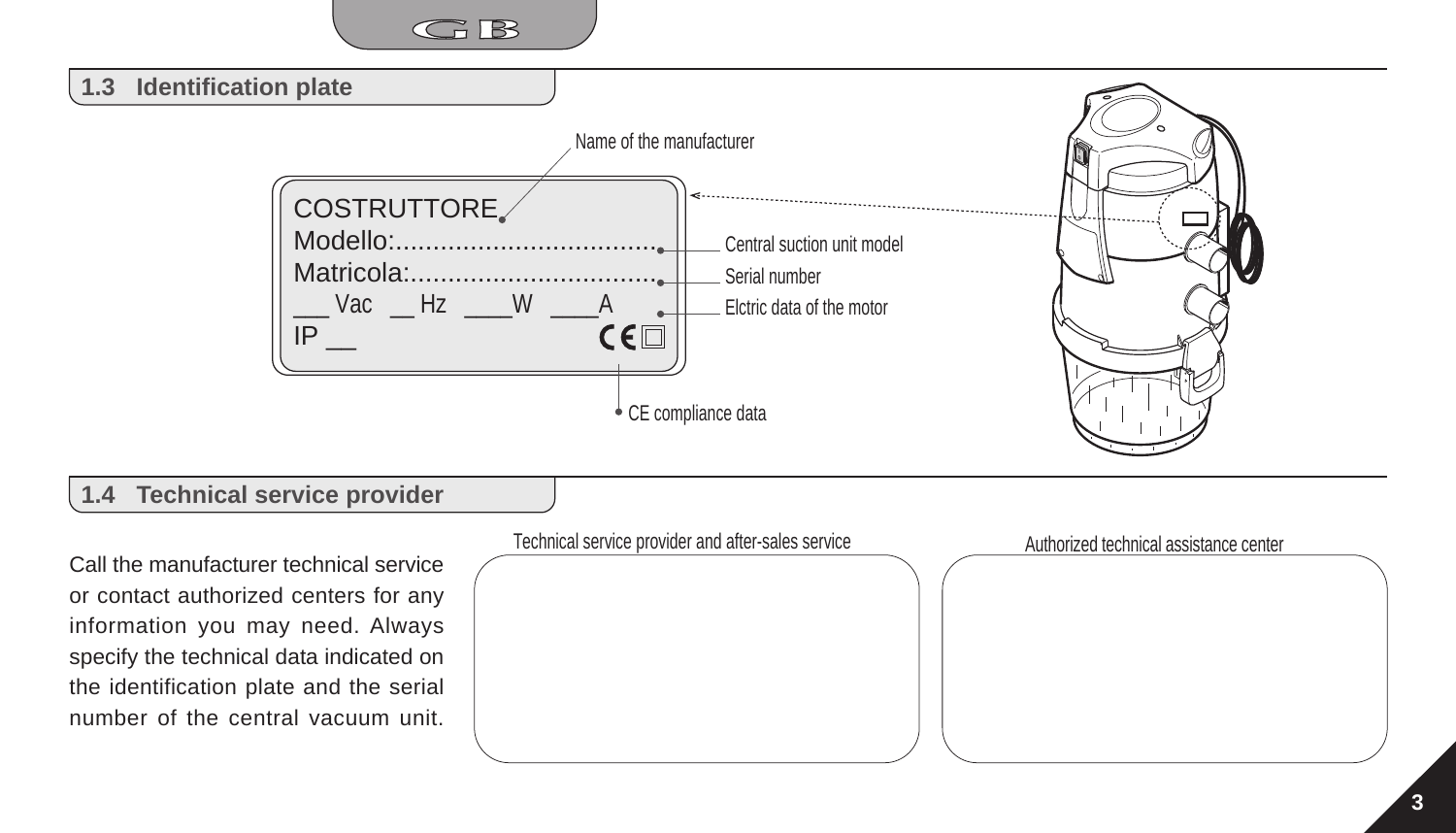

# a**2 - UNPACKING**

### **2.1 Handling and unpacking**

#### **See pictures:**

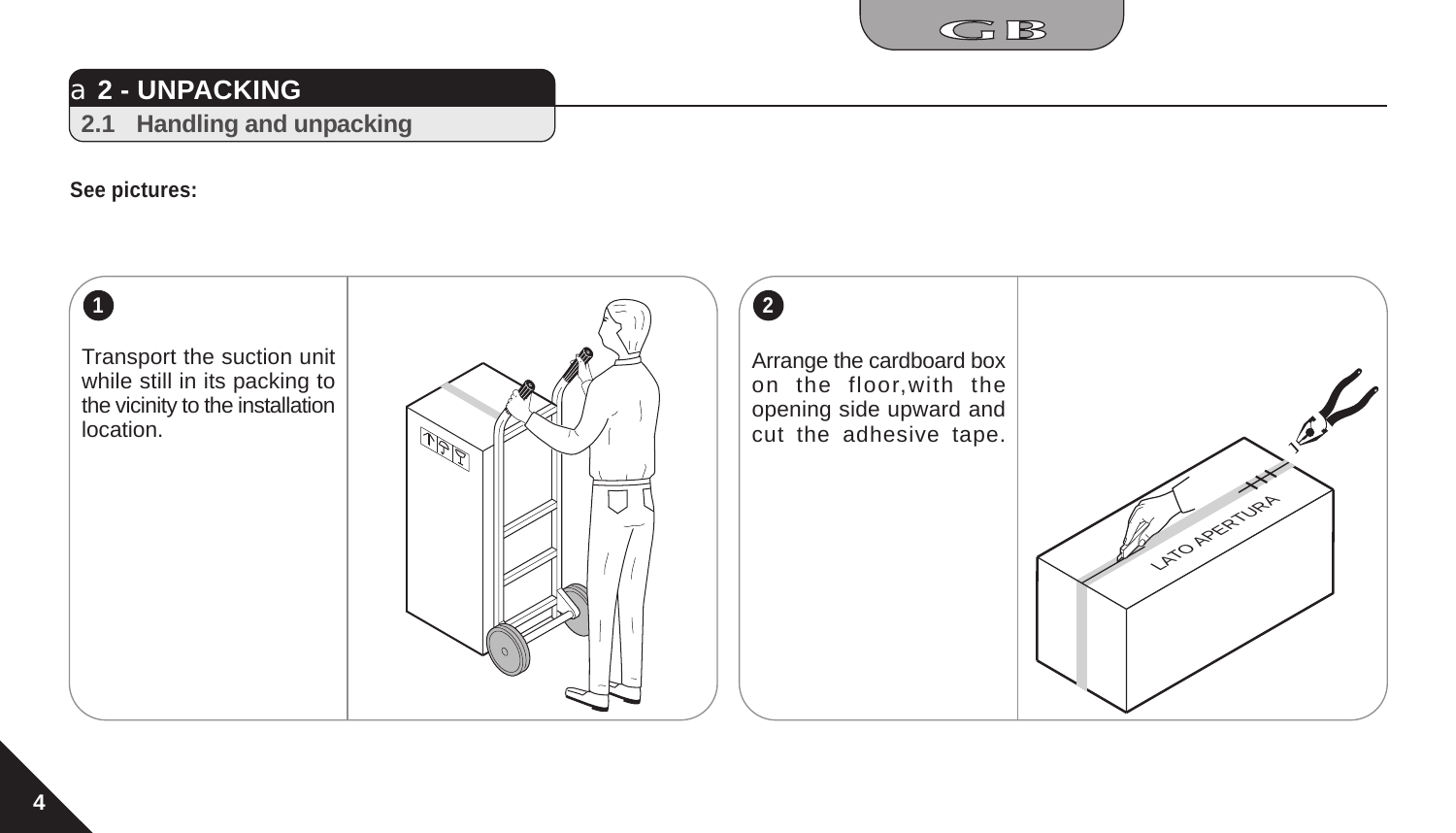



# **5**

Remove from the packaging all the accessories and dispose the packaging in compliance with the relevants positions in force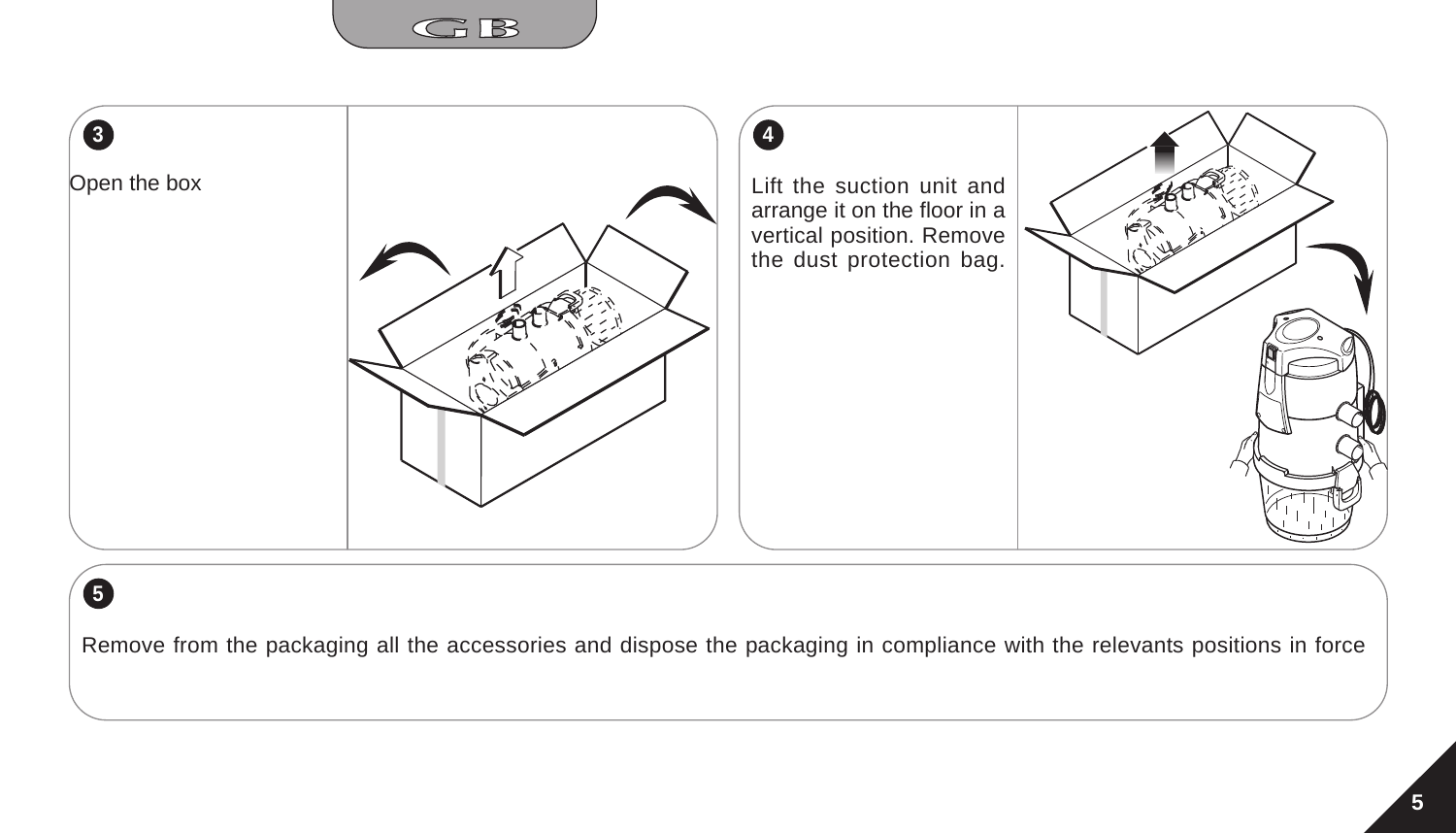

### **2.2 Control of the accessories**

Check what you have received:



Make sure that the suction unit and the accessories have not been damaged during handling. If they have, do not hesitate to contact your provider.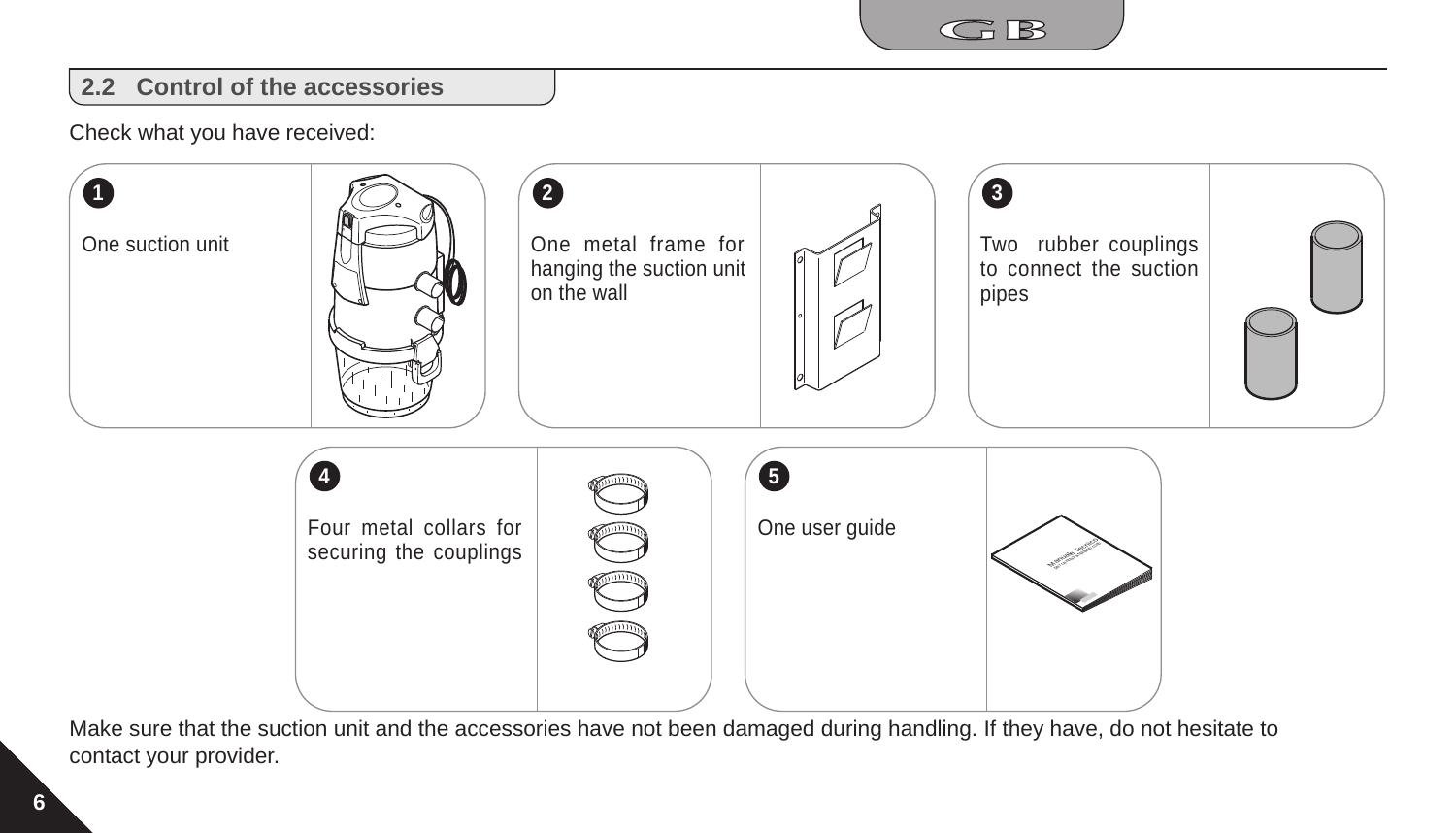

# a**3 - DESCRIPTION OF THE SUCTION UNIT**

**3.1 Operating principles**

The central suction system consists of a net of PVC pipes spreading out in every room and perfectly chased in walls and false ceiling. The suction pipe network is equipped with suction inlets where the user fits the suction hose.

The central suction unit must be installed in a separated room (for example in a storage room, in a garage or in another service room) and is connected to the suction pipes network.

The user starts the suction unit by simply inserting the fitting of the suction hose into the suction pipe inlet.

The central suction system is suitable for any kind of residential building (house, office, hotels, service buildings...)

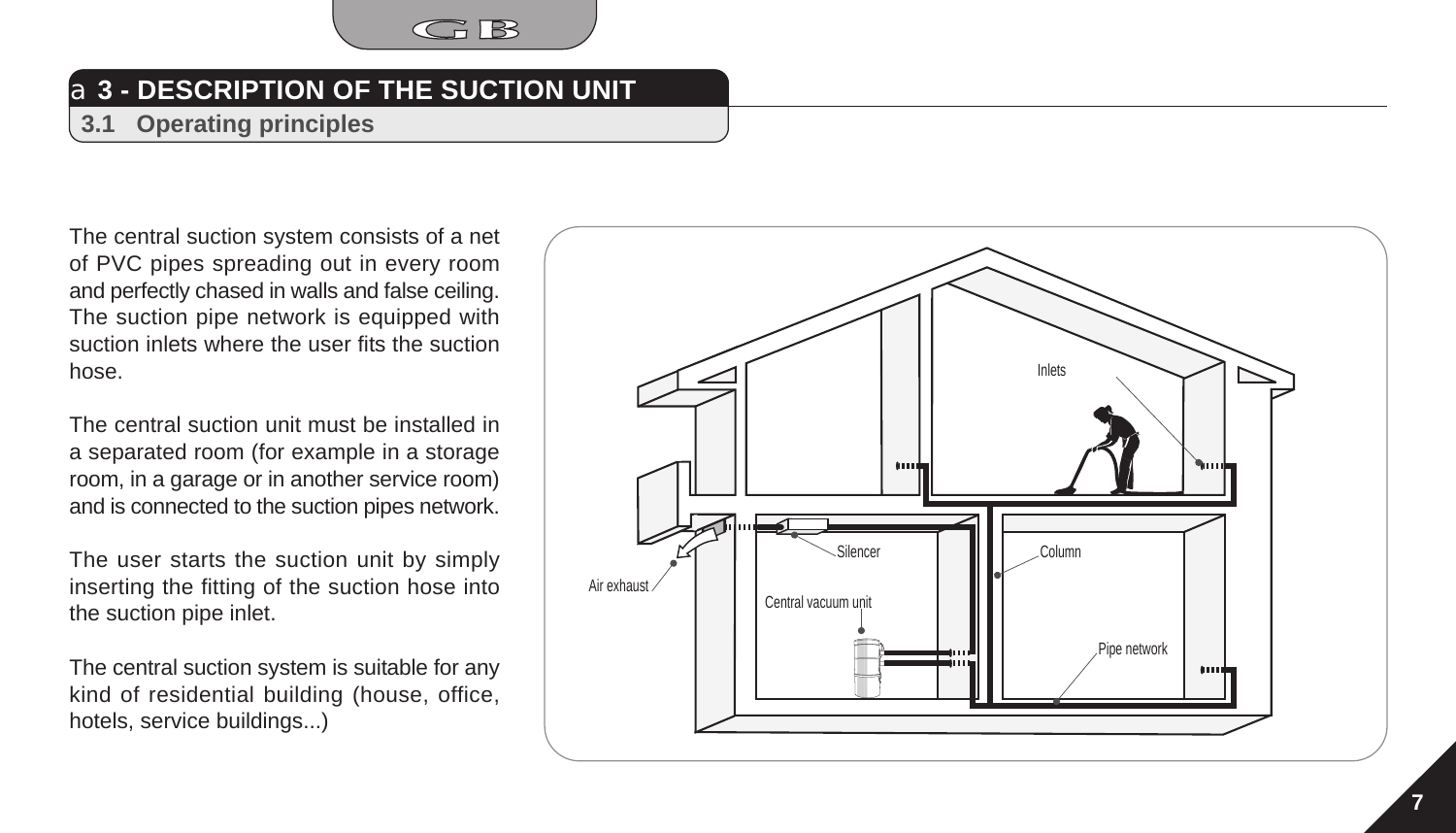

### **3.2 Allowed and improper use**

The central suction unit wich are the object of this user guide, has been designed to remove only the dust, small-size solid bits and pieces and dry materials.

4 **IS FORBIDDEN** to remove higly explosive materials (gun powder) or inert materials, wich can trigger dangerous chemical reactions if if removed separately and then mixed up in the dust contain.

4 **IS FORBIDDEN** to remove textile stuff, big size bits an d pieces, burning and hot materials.

4 **IS FORBIDDEN** remove liquids.

4 IS FORBIDDEN use the suction unit in explosionhazard places or in places where temperature, pressure and moisture are out-of-standard.



**ANY DIFFERENT USE IS STRICTLY FORBIDDEN** 

**The manufacturer, by means of written autorization, must approve any alteration or modification of the suction unit to remove a specific material.**

**Any use different from the described is to be considered improper and health risk for the user. Demage to the suction unit cannot be exluded.**

4 This tool should not be used by persons (children included) with reduced psychical, sensorial or mental skills, or by persons without experience or knowledge, unless they are controlled or trained for the use of the tool by people responsible of their safety.

Children have to be supervised in order to assure they don't play with the tool.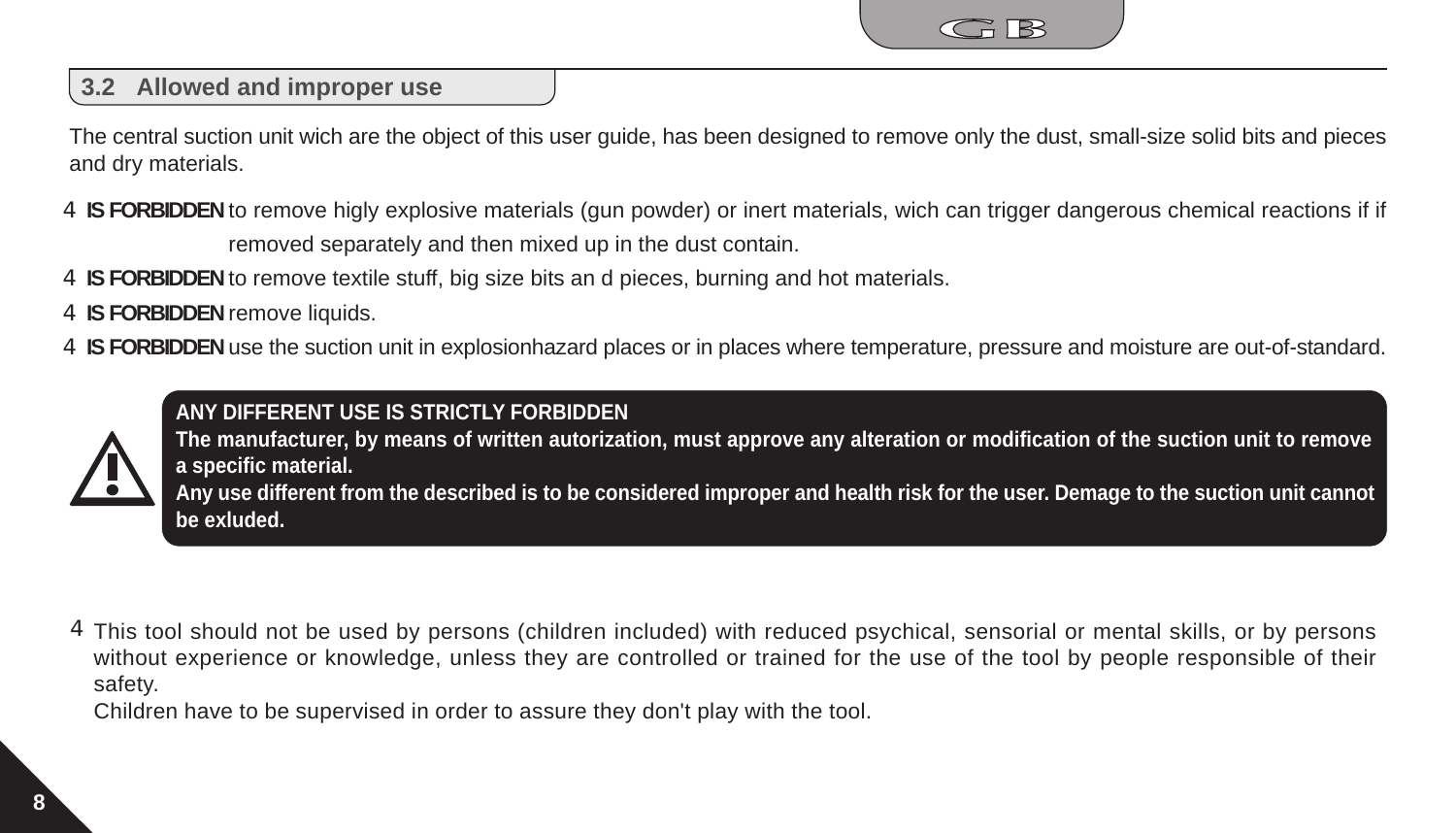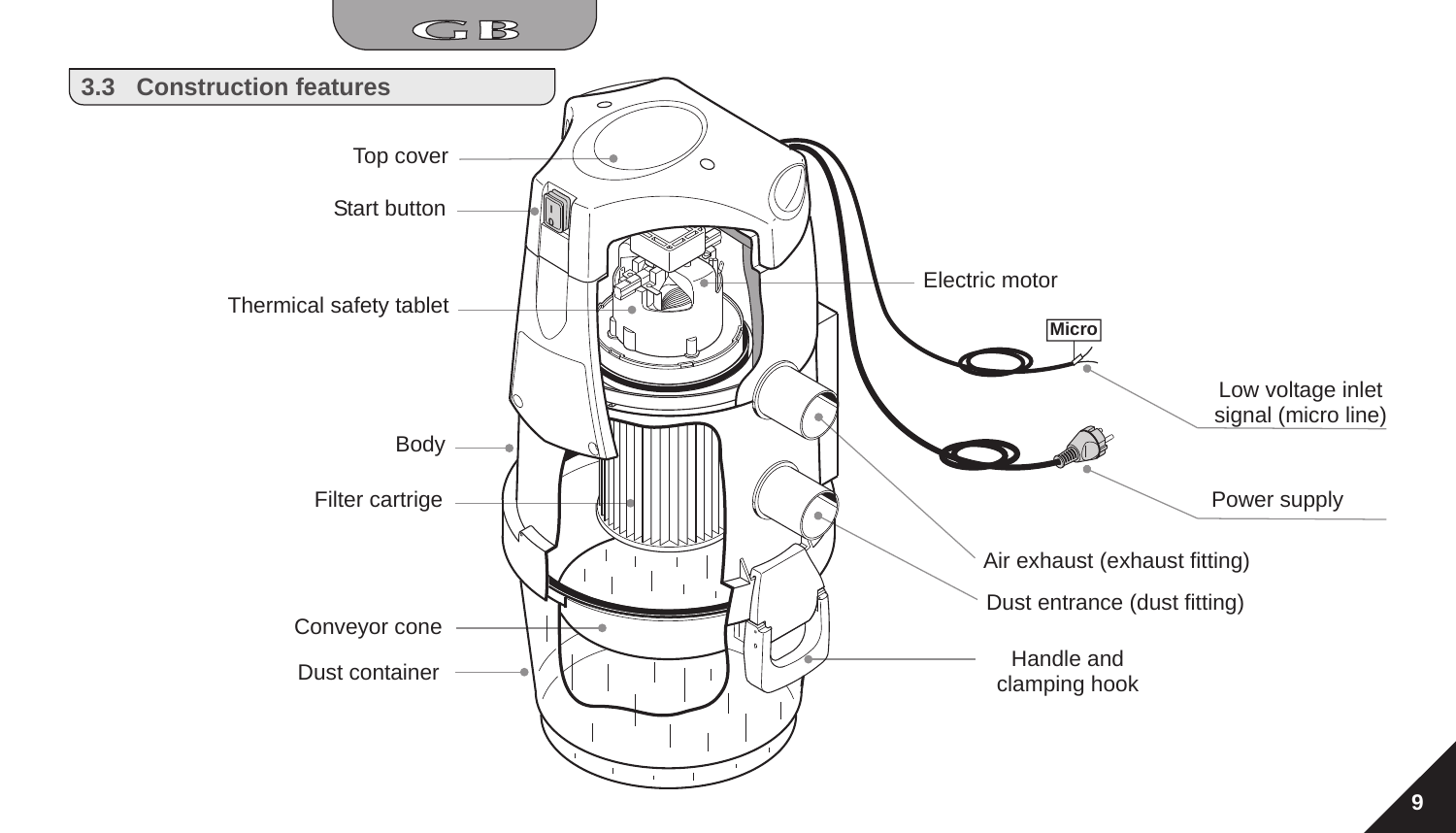$G$  $B$ 

## **3.4 Technical features**

| <b>Technical features</b> |            | VISUAL 250<br>Small 70 cm | VISUAL 350<br>Big 85 cm  |  |
|---------------------------|------------|---------------------------|--------------------------|--|
|                           | IP         | 24                        | 24                       |  |
| IP Protection degree      |            |                           |                          |  |
| Power supply              | V ac       | 230                       | 230                      |  |
| Frequency                 | Hz         | 50                        | 50                       |  |
| Power                     | kW         | 1.4                       | 1.6                      |  |
| Absorption                | A          | 6.5                       | $\overline{7}$           |  |
| Inlet power supply        | V dc       | 12                        | 12                       |  |
| Max air volume            | $m^3/h$    | 175                       | 190                      |  |
| <b>Filtration surface</b> | $\rm cm^2$ | 3100                      | 6700                     |  |
| Dust container capacity   | It         | 15                        | 15                       |  |
| Weight                    | Kg         | 9                         | 10.5                     |  |
| Size A mm                 |            | 220                       | 220                      |  |
| Size B mm                 |            | 360                       | 360                      |  |
| Size C mm                 |            | 330                       | 330                      |  |
| Size D mm                 |            | 168                       | 168                      |  |
| Size E mm                 |            | 108                       | 108                      |  |
| Size F mm                 |            | 365                       | 520                      |  |
| Size G mm                 |            | 700                       | 855                      |  |
| Size H mm (minimum)       |            | 150                       | 150                      |  |
| Size M mm Ø               |            | 50                        | 50                       |  |
| Size L mm                 |            | 280                       | 280                      |  |
| Max. Noise level          |            |                           | Never excedes a 70 dB(A) |  |





N.B.: Levels of nominal noise.The levels can vary according to the environment where the central unit has been installed and the kind of installation.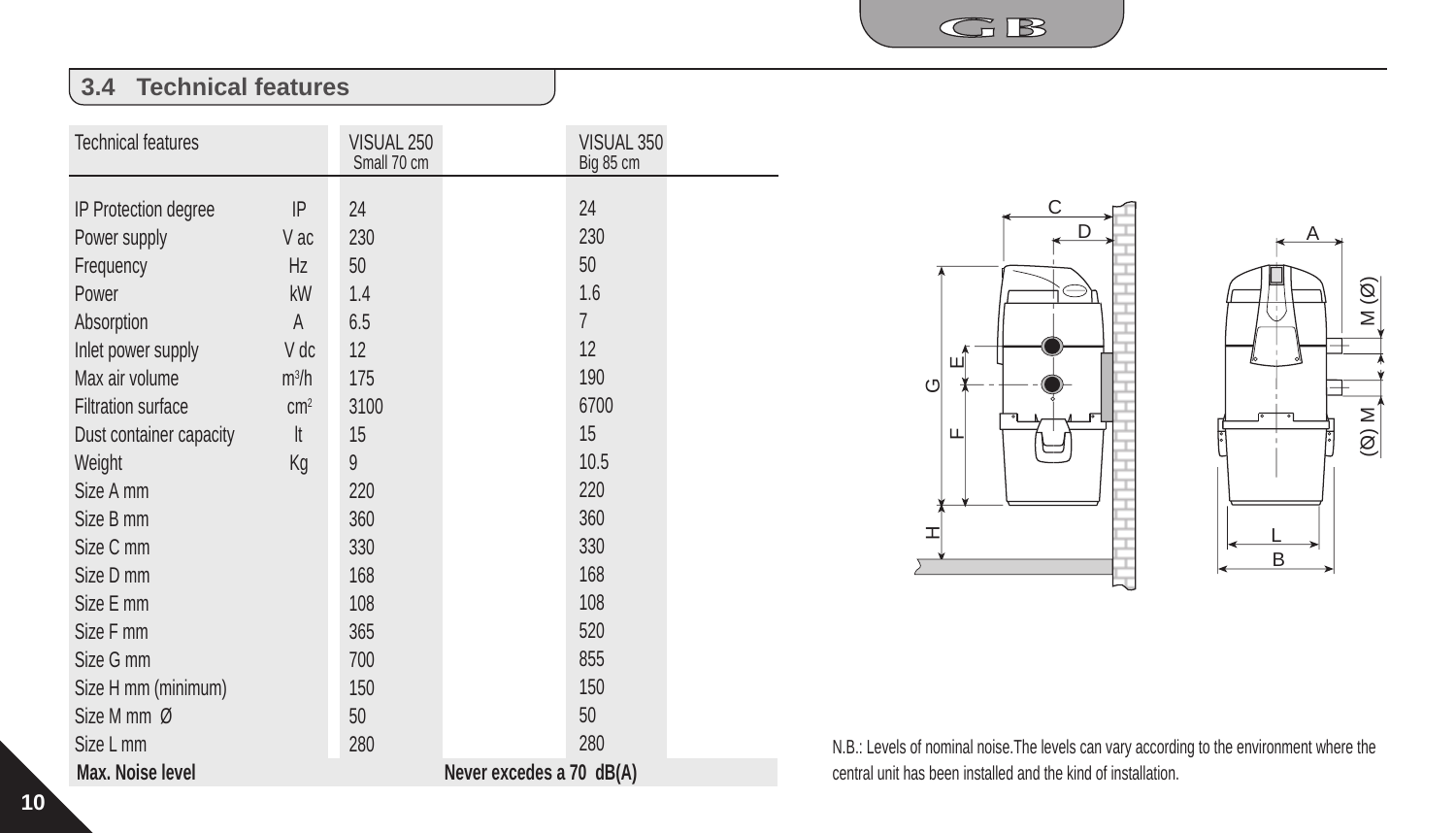

## a**4 - INSTALLATION**



## **- ATTENTION - THE UNDERMENTIONED OPERATION MUST BE CARRIED OUT BY QUALIFIED STAFF**



### **4.1 Place of installation**

Before installing the central suction unit, a suction pipes network must be installed by qualified staff. The qualified operators must also spot the best location to install the suction unit.

Suggestions for a correct installation are detailed hereinafter:

- **If the suction unit has to be installed in a multistorey building, the suction unit must be located at the lowest level of the building.** 4
- **The suction unit can be installed in a service room (for example in a garage or in a storage room), sheltered from atmospheric agents and protected from moisture and temperature changes. Chose a space far from heat sources (burners or radiators).** 4
- **Leave free and well-lit space around the suction unit to allow trouble-free maintenance and repair operations.** 4

For any question and doubt do not hesitate to contact your provider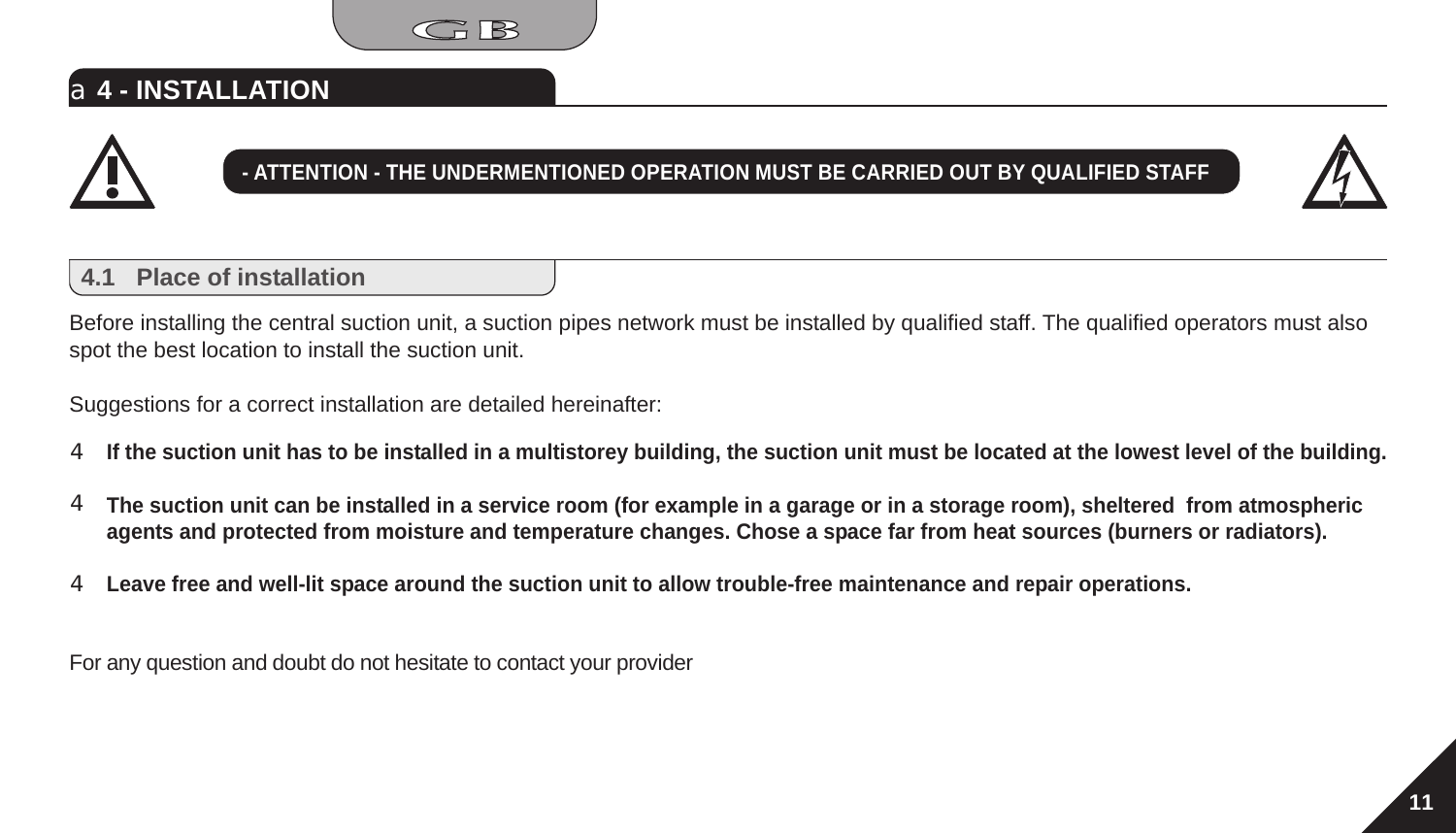

## **4.2 Switch from DX (right) to SX (left) model**

The suction units are usually delivered with suction and exhaust pipes connections assembled on the right side of the unit (DX model). When necessary, it is possible to switch the suction unit from DX (right) to SX (left) model. Follow the instructions detailed below to switch from DX (right) to SX (left):

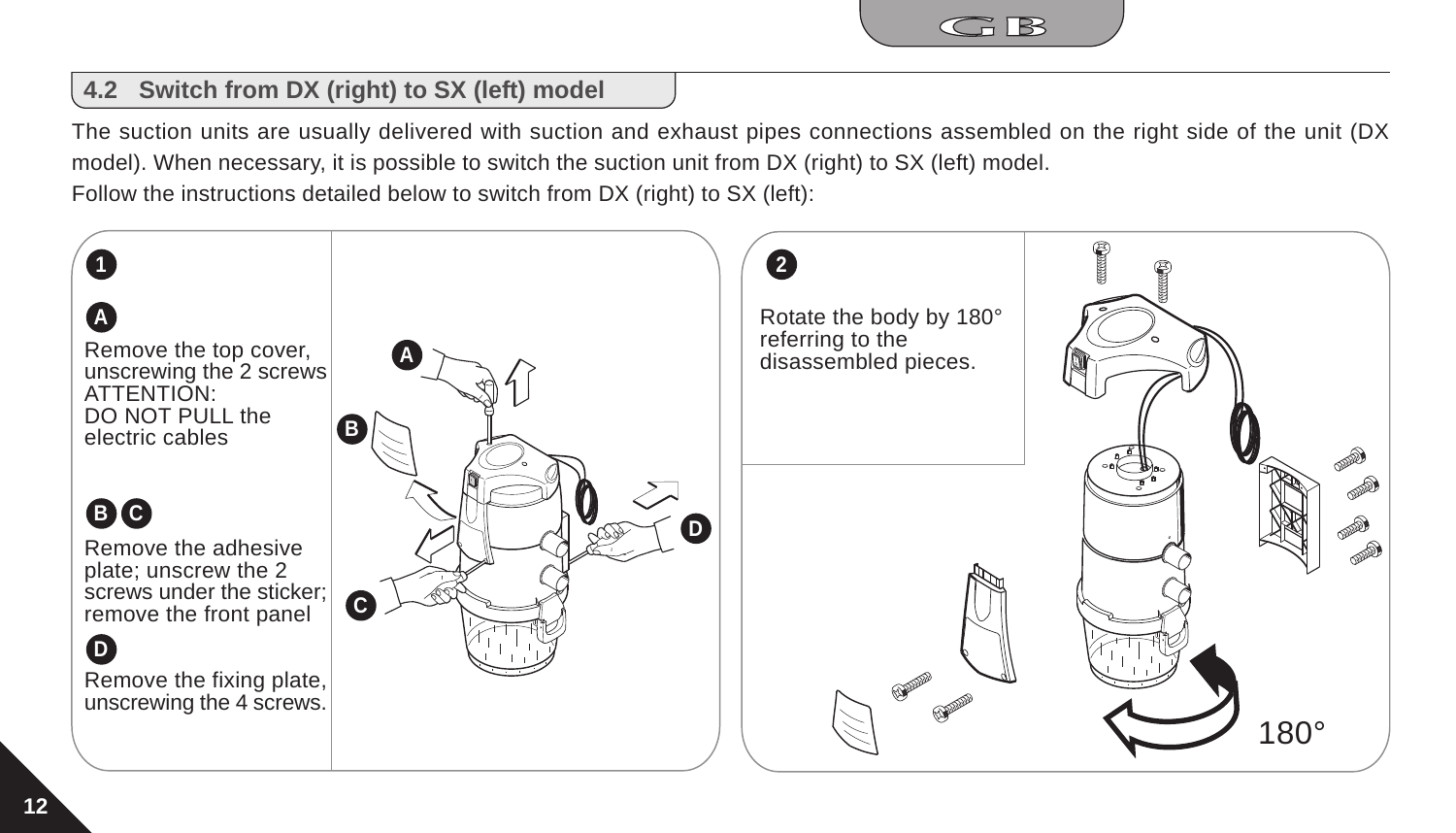

# **3**

Reassemble, by changing the position of the front panel with those of the wall fixing plate. Reassemble the top cover, rotated by 180°.



**ATTENTION!:** Pay attention to the position of the cables coming out of the top cover!

Put them on the groove behind the cover, and don't clamp the cables.

Fix the sticker.





Suction unit with connections on the left side (SX).

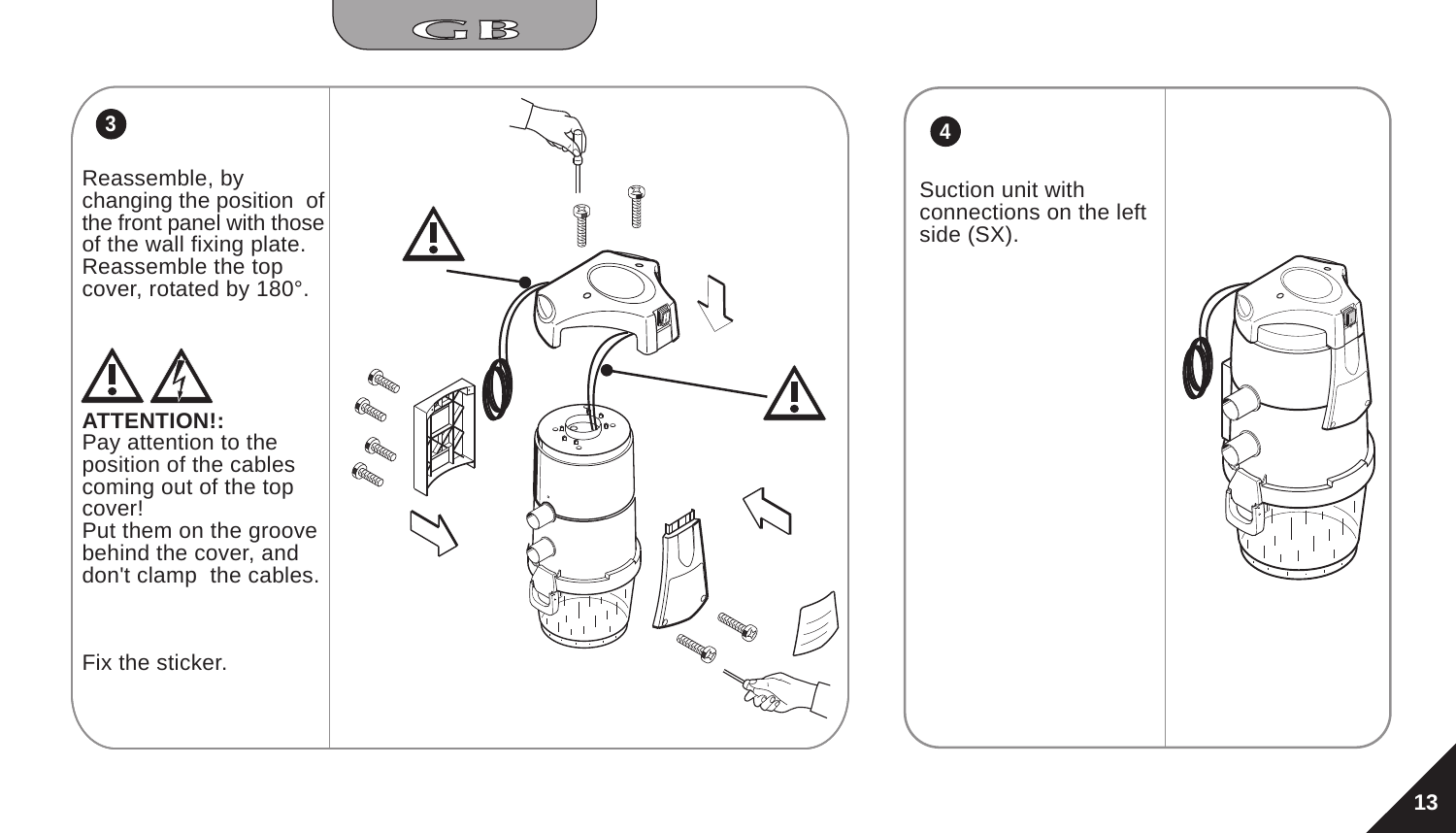

## **4.3 Installation of the suction unit**

The suction unit must be installed to a wall, firmly and permanently. Hang the suction unit to a frame (provided with the suction unit) previously fixed on the wall.

Remember that the frame must hold up the equivalent of the weight of the suction unit and the full dust container. Fix the frame by using adeguate screws.

**Make the installation, looking at the following pictures.**



**ATTENTION!** The installer must hang the suction unit at a suitable distance from the floor (min. 15/20 cm) to allow an easy unloading of the dust container and a trouble-free replacement of the filter

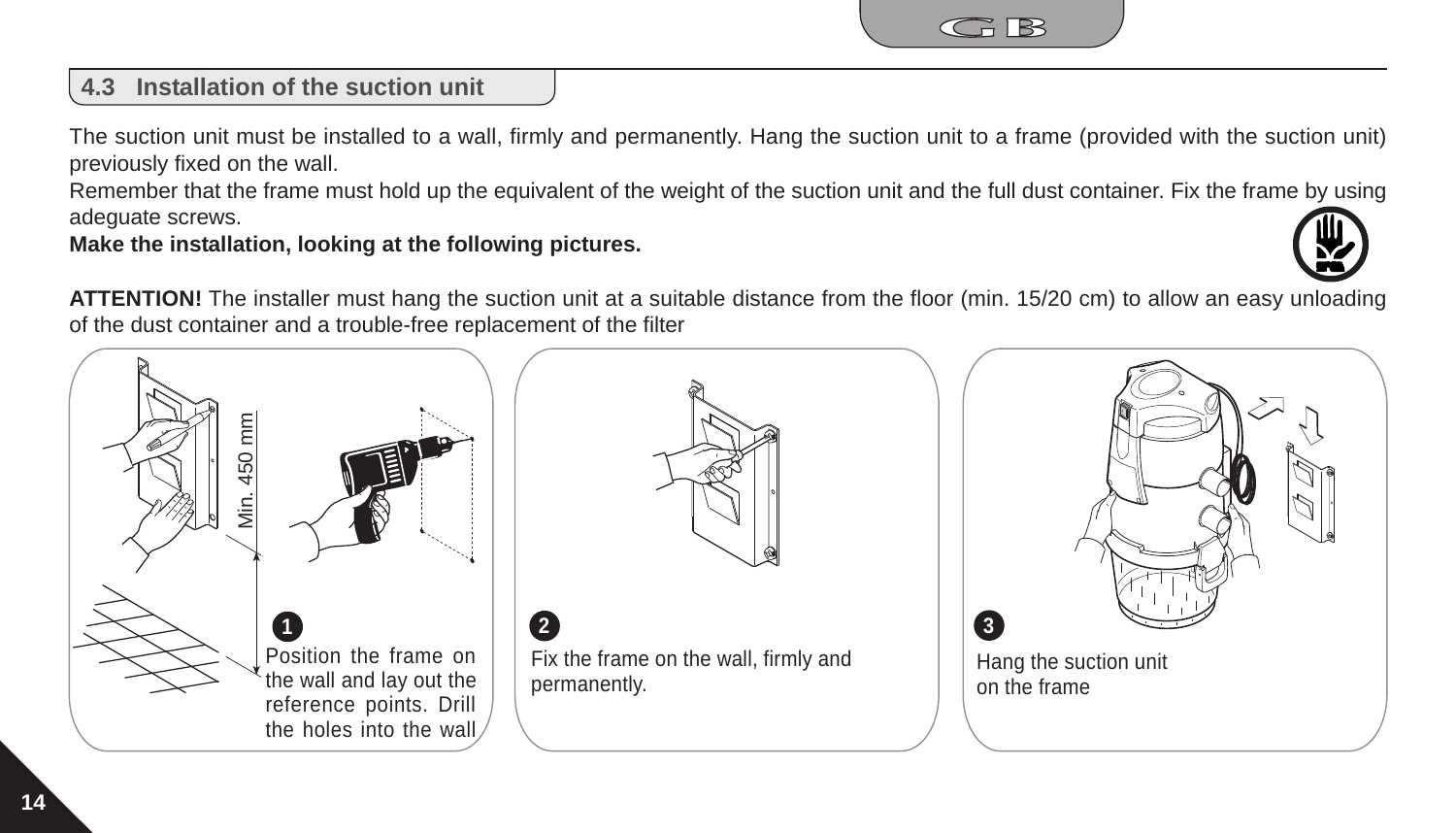

#### **4.4 How to connect to the pipe network**





**1** Connect the suction unit by using the rubber fitting and two metallic clamps to the pipe network "IN "(air flow coming from the inlets of the pipe network).

**2** Connect the suction unit by using the rubber fitting and two metallic clamps to the air exhaust "OUT "(air flow).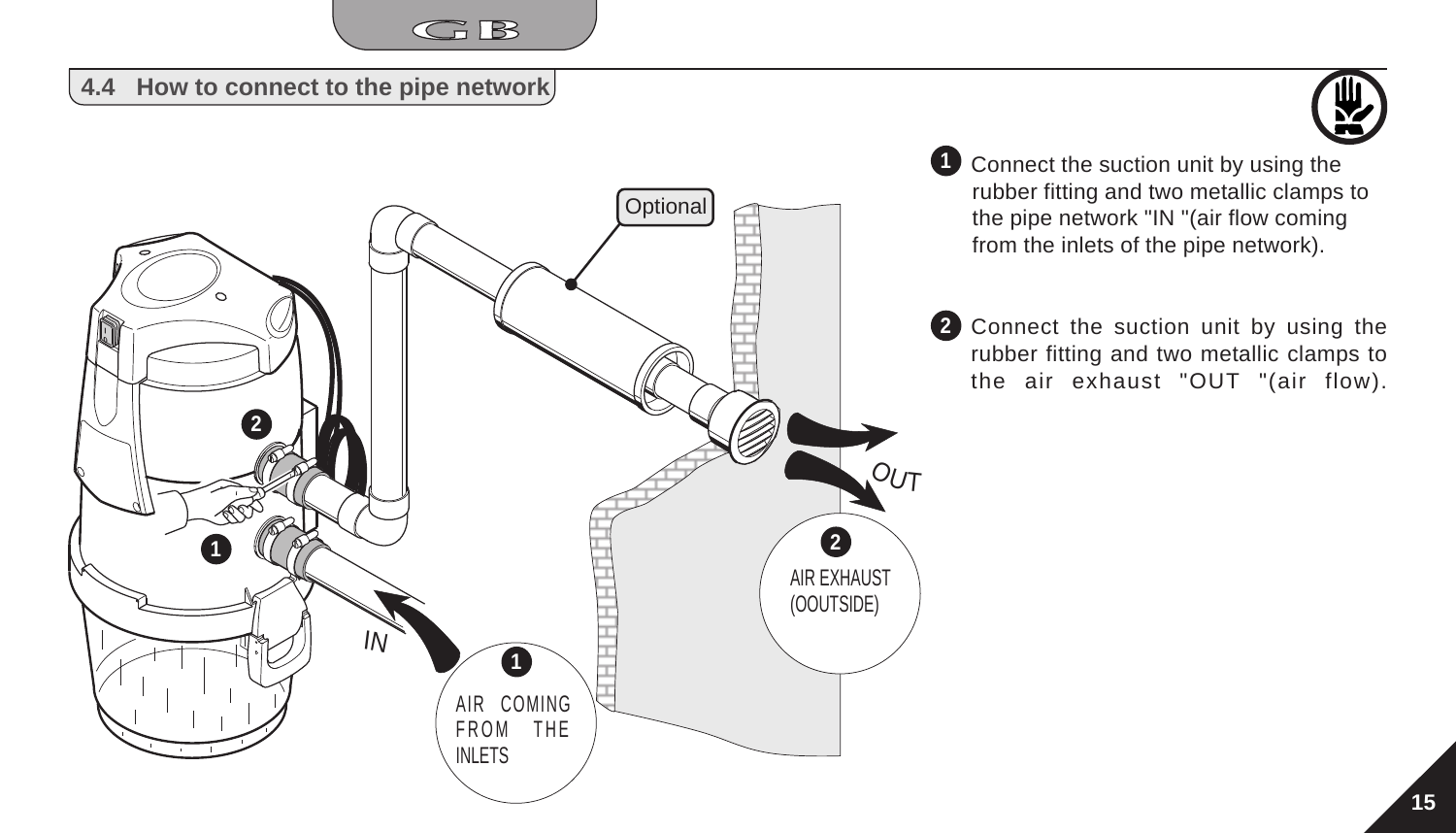

#### **4.5 Electric connection**



**IMPORTANT! Always unplug the suction unit before carrngout any operation ATTENTION! The electric connection must be carried out by qualified staff**

- Before plugging in the suction unit, make sure that the main power supply corresponds to the suctuin unit power supply ( please refer to data indicated on the identification plate)
- Connect the activation entry signal cable with low safety tension. -
- The constructor declines all responsibility for damages to persons or objects due to an electric system not in compliance with the regulations in force.
- Follow the instructions to carry out this operation correctly (see picture) fotografica.



**2**

Connect the starting signal imput cable (low voltage) to the MICRO LINE cable coming from the inlets

Insert the electrical plug into the appropriate power inlet

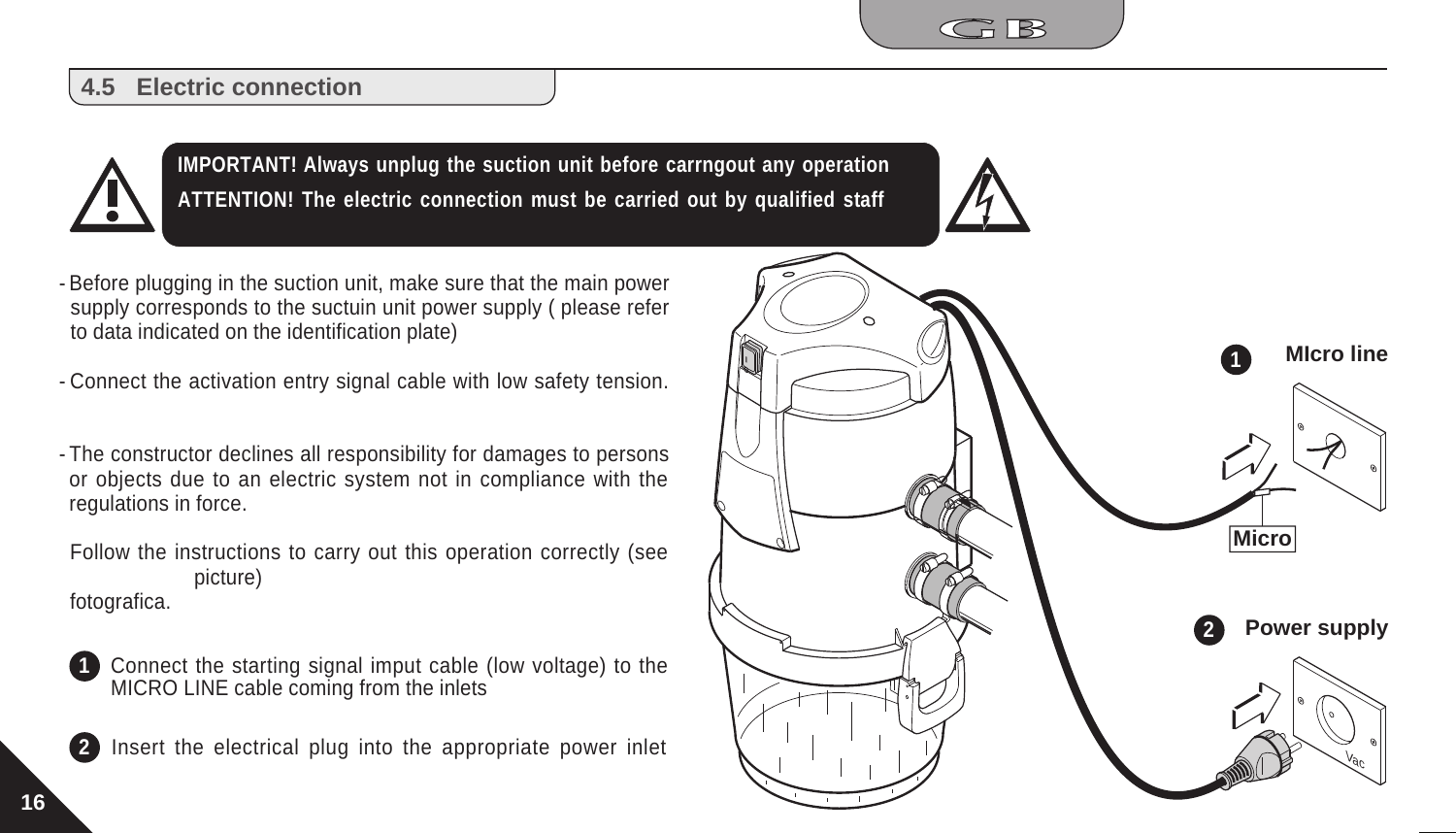

# a**5 - HOW TO USE THE SUCTION UNIT**

**5.1 Starting of the suction unit**



**Verify that the power supply is plugged**

### **5.2 Use of the suction system**

**Follow the indications:**

Press the start push-button. A red lamp will light up inside



**3** Open the suction inlet and fill the opposite end of the flexible hose in the suction inlet.The suction unit will start automatically.



**l0**

After finishing the cleaning operations, remove the hose from the suction inlet and push gently the cover until it engages. The suction unit will stop to run. The cover must be engaged gently to avoid any backstroke of the cover against the suction inlet. Allow the suction unit a few seconds to stop.

**1**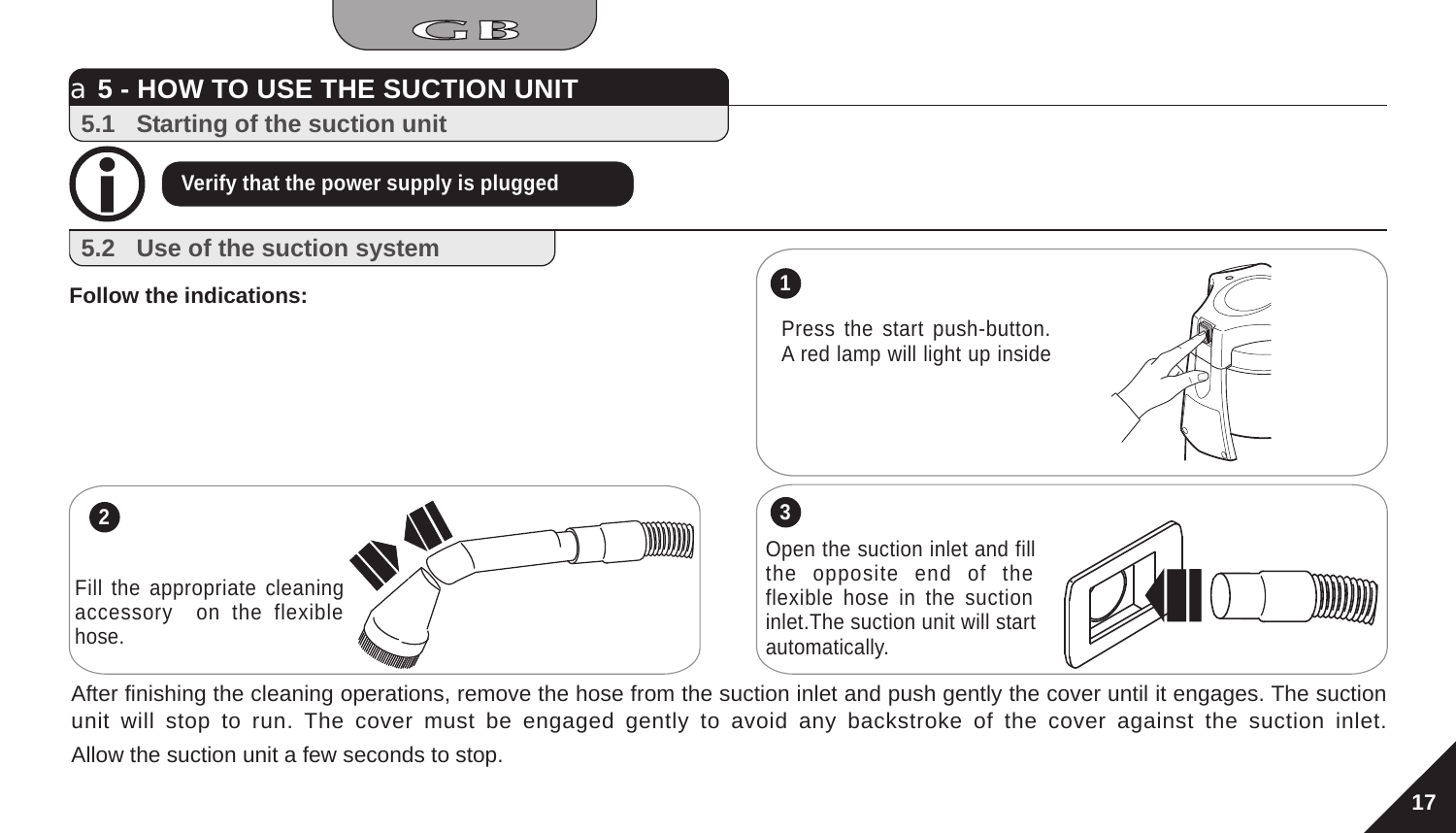# a**6 - MAINTENANCE AND SPARE PARTS**

**6.1 Progrmmed maintenance**

In order to keep the system perfectly operating and to avoid any possible mechanic trouble, the user must overhaul the whole system at precise time intervals, according to the accumulated operating time of the central suction system (see table).

|     | Time (hours) Type of intervention                | Carried out by           |
|-----|--------------------------------------------------|--------------------------|
| 4   | Clean the filter cartrige                        | User                     |
| 6   | Unload the dust container                        | User                     |
| 32  | Replace the filter cartridge                     | User                     |
| 54  | Control the obstruction level of the air exhaust | <b>Technical service</b> |
| 400 | Replace the electric motor carbons               | <b>Technical service</b> |

#### **ATTENTION!**

**The body of the suction unit needs periodically cleaning. Use a smooth and damp cloth with some neutral soap. -**

- **Be sure to use only water or water with neutral soap. Alcool or other solvents may damage the unit. -**
- **Wait until the unit is perfectly dry before to use. -**







 $C \cap \mathbb{R}$ 

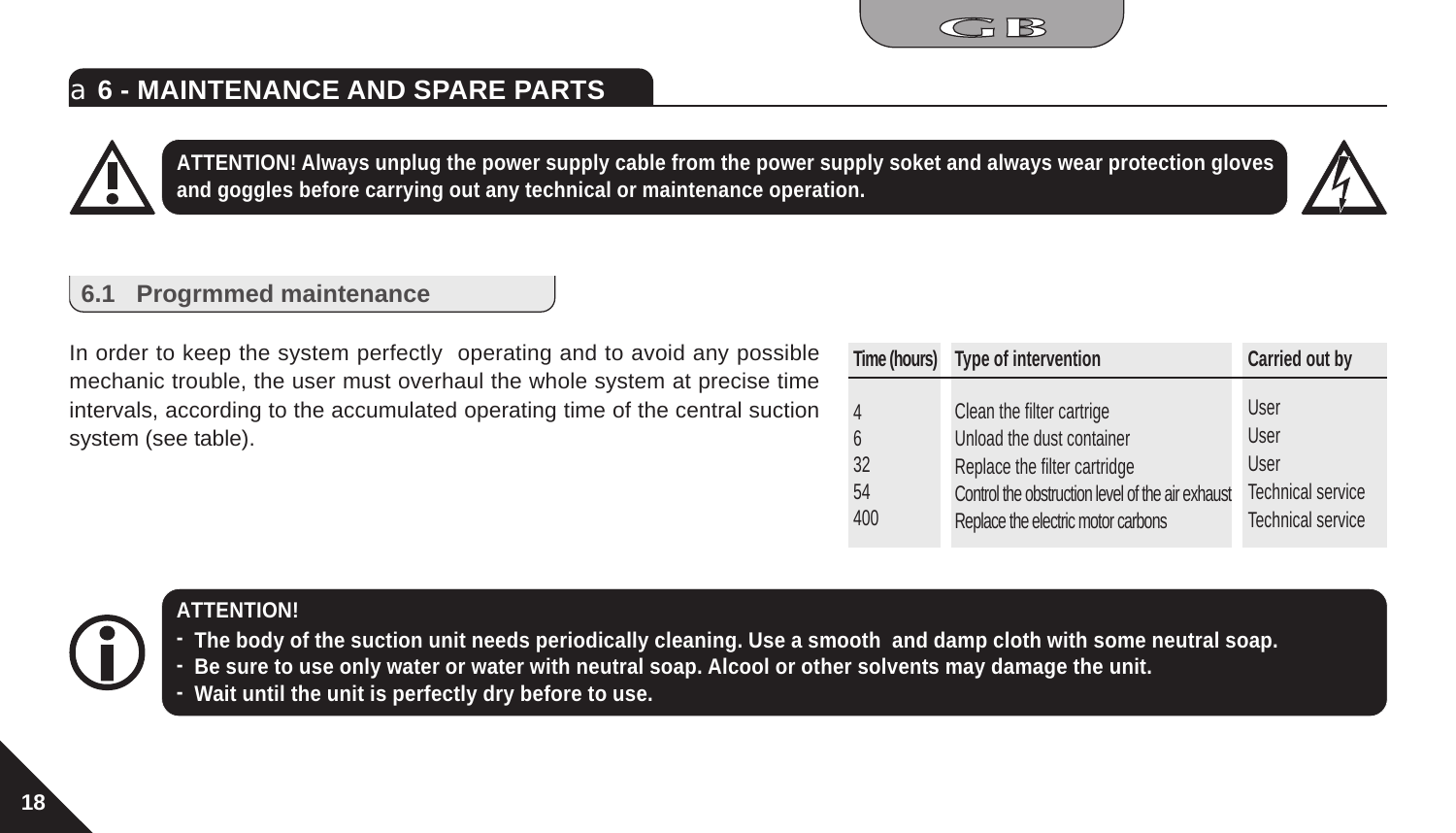

### **6.2 Unloading the dust container**

#### **See the pictures:**

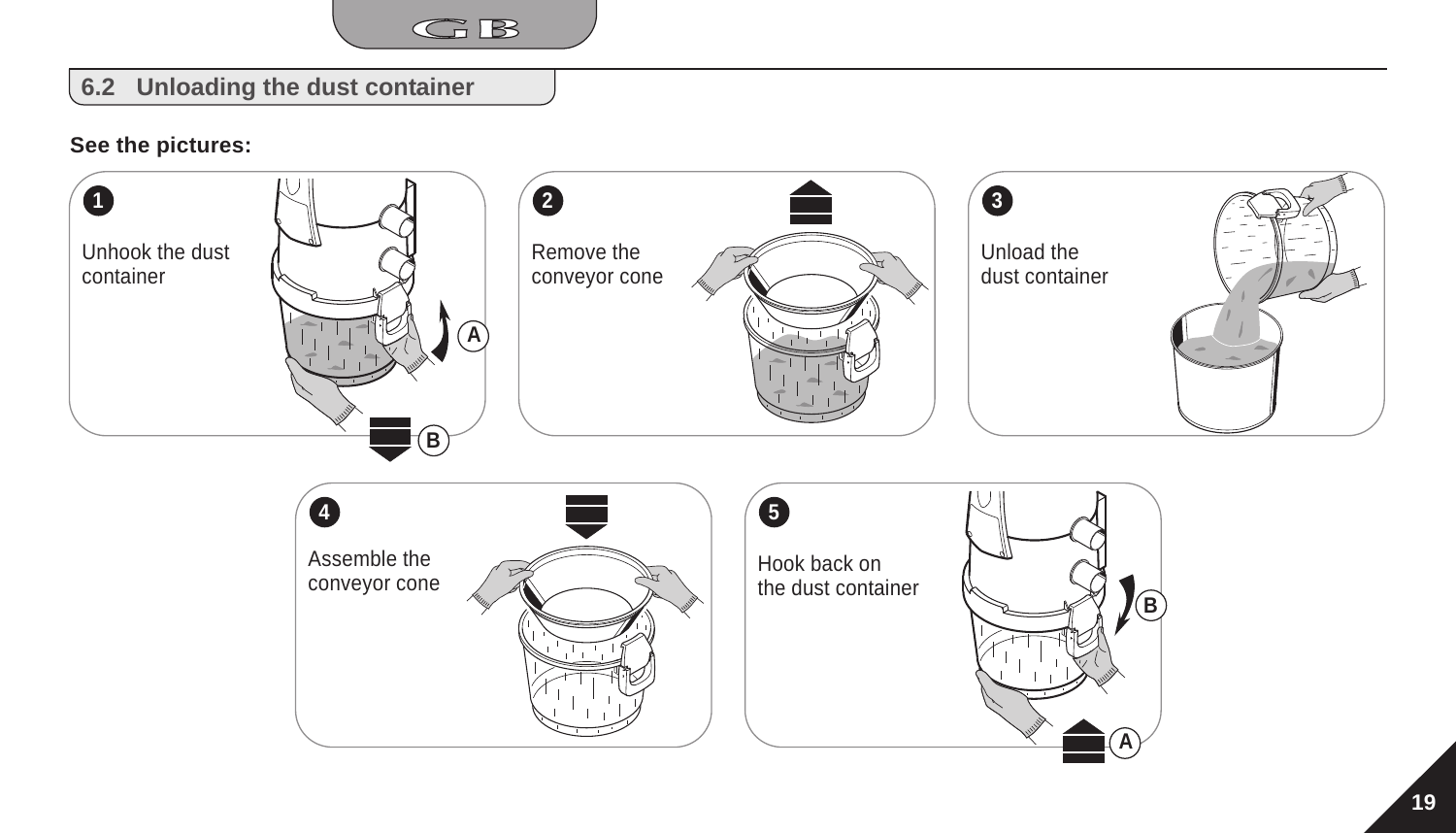

### **6.3 Replacement of the filter cartridge**

#### **See the pictures:**

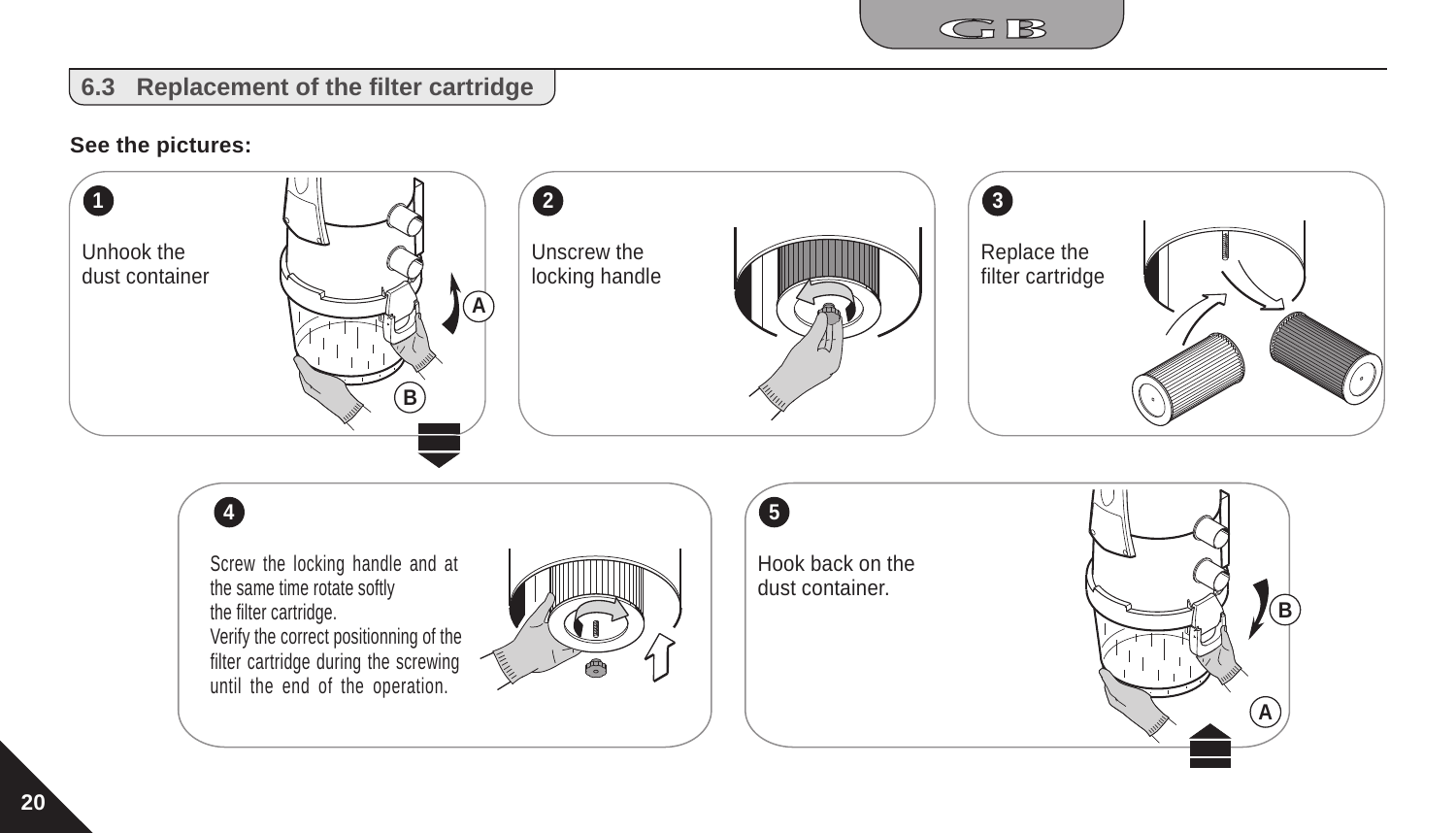

**6.4 Reconditioning of the filter cartridge**

#### **NEVER USE THE SUCTION UNIT WITHOUT THE FILTER CARTRIDGE - BEFORE CARRYING OUT THE OPERATION DESCRIBED HEREUNDER, ALWAYS USE A NEW CARTRIDGE ATTENTION! -**

The filter cartridge can be reconditioned many times; use the corner nozzle of your suction unit to clean the filtering surface of the cartridge



Check if the surface of the cartridge is torn; in this case do not recondition the cartridge and do not use it again.

#### **6.5 Servicing criteria**



**It is strictly forbidden to operate on the central suction unit to carry out any maintenance or servicing not mentioned (and therefore not allowed) in the user guide.**

**The guarantee will not apply in case of interventions carried out by non-authorized staff and the manufacturer cannot be considered responsible for possible injuries to persons and damages to things resultings from this kind of intervention.**

ONLY qualified providers of the technical assistance service can carry out any maintenance or repair operations.

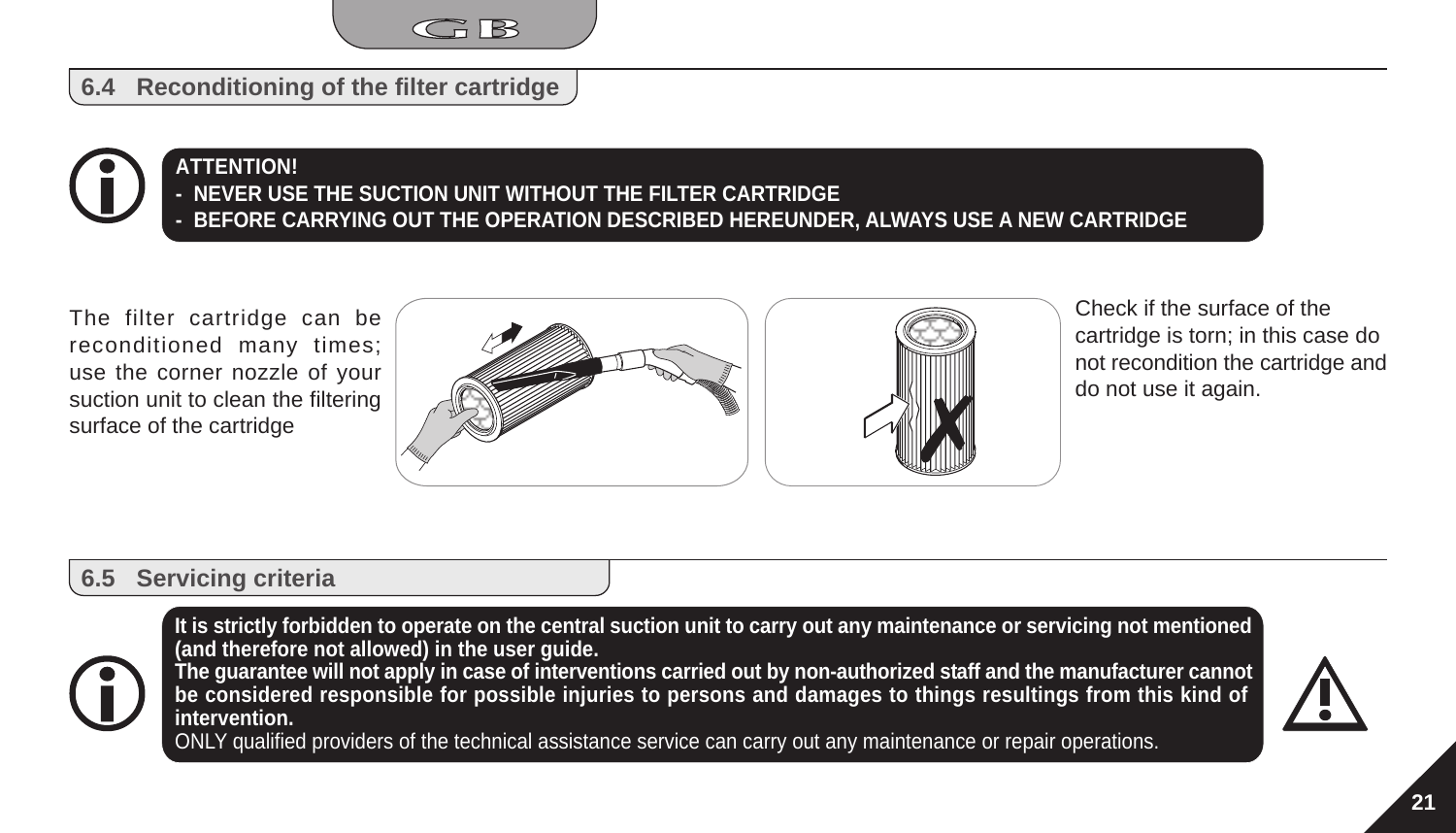

### **6.6 Spare parts list**

E' opportuno tenere a disposizione i ricambi usurabili come le cartucce filtro. Si consiglia per un ottimale funzionamento dell'Aspiratore Centralizzato di utilizzare sempre ricambi originali.

| <b>Description</b> | Quantity | Spare part code             | <b>Suction unit model</b> |
|--------------------|----------|-----------------------------|---------------------------|
| Filter cartridge   |          | To read commercial brochure | SMALL                     |
| Filter cartridge   |          | To read commercial brochure | <b>BIG</b>                |

| a <b>7 - DISMANTLING</b> ' |  |
|----------------------------|--|
| 7.1 General instructions   |  |

When dismantling the suction unit, dispose appropriately of used parts or materials, wich could endanger human healt or well-being as well as the enviroments if handled improperly.

You must be acquainted with sites/companies authorized to collect and dispose of used parts and materials. The disposal and/or recycling of any part of the suction unit must be carried out in compliance with the legal regulations in force.